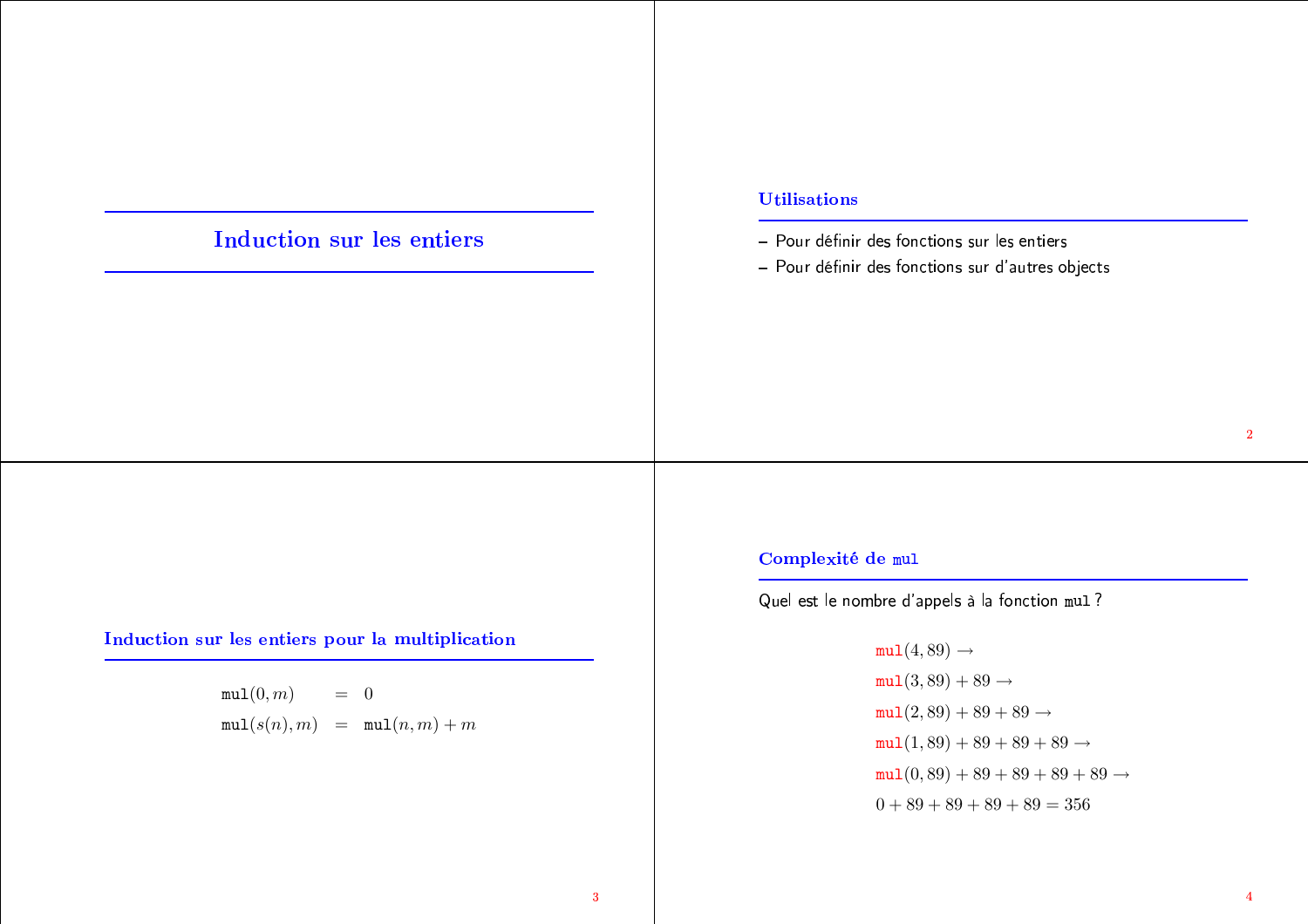# Induction sur les entiers pour l'exponentiatient<br>
de la contration de la contration de la contration de la contration de la contration de la contration de la contration de la contration de la contration de la contration de duction sur les entiers<br>
In veut définir la fonction

On veut définir la fonction

$$
\exp(m,r) = \underbrace{m \times \ldots \times m}_{r \text{ fois}}
$$

$$
\exp(m,r) = \underbrace{m \times \ldots \times m}_{r-1 \text{ fois}} \times m
$$

Ceci donne l'équation

$$
\exp(m,r) = \exp(m,r-1) \times m
$$

Complexité de exp (I)

Quel est le nombre d'appels à la fonction exp?

$$
exp(3,6) \rightarrow
$$
  
\n
$$
exp(3,5) * 3 \rightarrow
$$
  
\n
$$
exp(3,4) * 3 * 3 \rightarrow
$$
  
\n
$$
exp(3,3) * 3 * 3 * 3 \rightarrow
$$
  
\n
$$
exp(3,2) * 3 * 3 * 3 * 3 \rightarrow
$$
  
\n
$$
exp(3,1) * 3 * 3 * 3 * 3 * 3 \rightarrow
$$
  
\n
$$
exp(3,0) * 3 * 3 * 3 * 3 * 3 * 3 \rightarrow
$$
  
\n
$$
1 * 3 * 3 * 3 * 3 * 3 * 3 = 729
$$

 $\mathsf Q$ uelles sont les bonnes valeurs de  $r$  pour que cette équation so bien définie?  $r > 0$ 

Ceci donne deux équations :

 $\exp(m, 0)$  = 1  $exp(m, n + 1) = exp(m, n) * m$ 

Est-ce qu'on peut faire mieux?

$$
r \text{ est pair}: \qquad m^{2*n} = (m^2)^n
$$
  

$$
r \text{ est impair}: \qquad m^{(2*n)+1} = (m^2)^n * m
$$
  
Quelles sont les bonnes valeurs de *n* pour que ces équations soie

bien définies?  $n \geq 0$ . Ceci donne

$$
\begin{aligned}\n\exp(m,0) &= 1 \\
\exp(m,2*(n+1)) &= \exp(m*m,n+1) \\
\exp(m,(2*n)+1) &= \exp(m*m,n)*m\n\end{aligned}
$$

  $\overline{7}$ 

 $\overline{a}$ 

 $5^{\circ}$ 

8

 $6\overline{6}$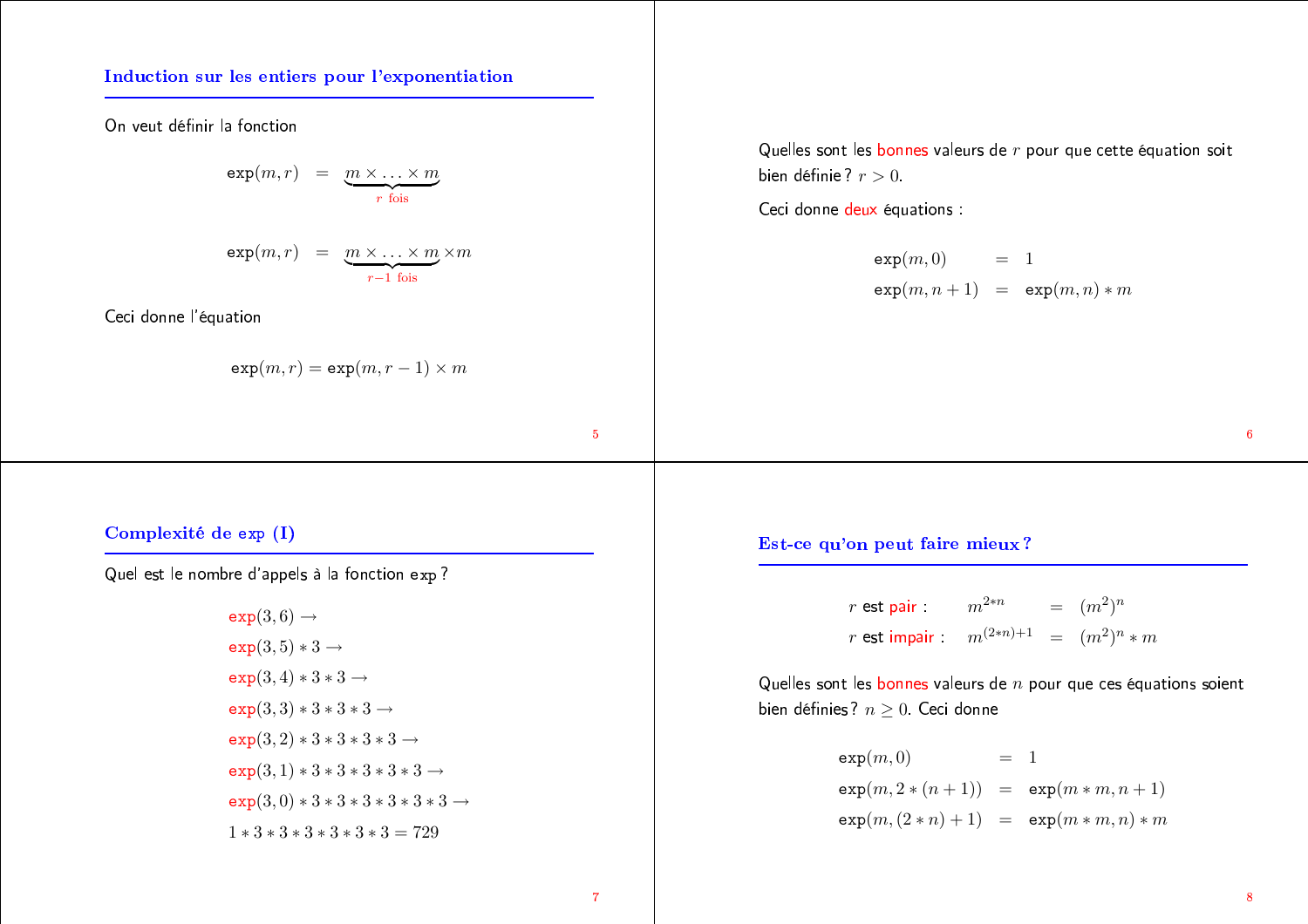| Complexité de exp (II)<br>Quel est le nombre d'appels à la fonction $exp(n, m)$ ?<br>$exp(3,6) \rightarrow$<br>$exp(9,3) \rightarrow$<br>$exp(81,1)*9 \rightarrow$<br>$exp(6561,0)*81*9 \rightarrow$<br>$1 * 81 * 9 = 729$ | $exp(3,8) \rightarrow$<br>$exp(9, 4) \rightarrow$<br>$exp(81,2) \rightarrow$<br>$exp(6561, 1) \rightarrow$<br>$\exp(6561 * 6561, 0) * 6561 = 1 * 6561 = 6561$<br>$2 + log_2 m$ |
|----------------------------------------------------------------------------------------------------------------------------------------------------------------------------------------------------------------------------|--------------------------------------------------------------------------------------------------------------------------------------------------------------------------------|
| 9                                                                                                                                                                                                                          | 10                                                                                                                                                                             |
| Induction sur les entiers pour raisonner sur les mots<br>Soient $L_1$ et $L_2$ deux langages sur l'alphabet A. On définit la<br>concatenation de $L_1$ et $L_2$ comme:                                                     |                                                                                                                                                                                |
| $L_1 \circ L_2 = \{concat(u, v) \mid u \in L_1, v \in L_2\}$<br>On définit la puissance d'un langage $L$ comme :<br>$L^0 = \{\epsilon\}$ et $L^{n+1} = L \circ L^n$                                                        | <b>Exercice :</b> Soient $L$ et $M$ deux langages sur l'alphabet $A$ t.q.<br>$\epsilon \notin L$ . Montrer que<br>$L^* \circ M = L \circ (L^* \circ M) \cup M$                 |
| On définit l'étoile d'un langage L comme :                                                                                                                                                                                 |                                                                                                                                                                                |

 $\overline{11}$ 

 $L^* = \bigcup_{n \in \mathbb{N}} L^n$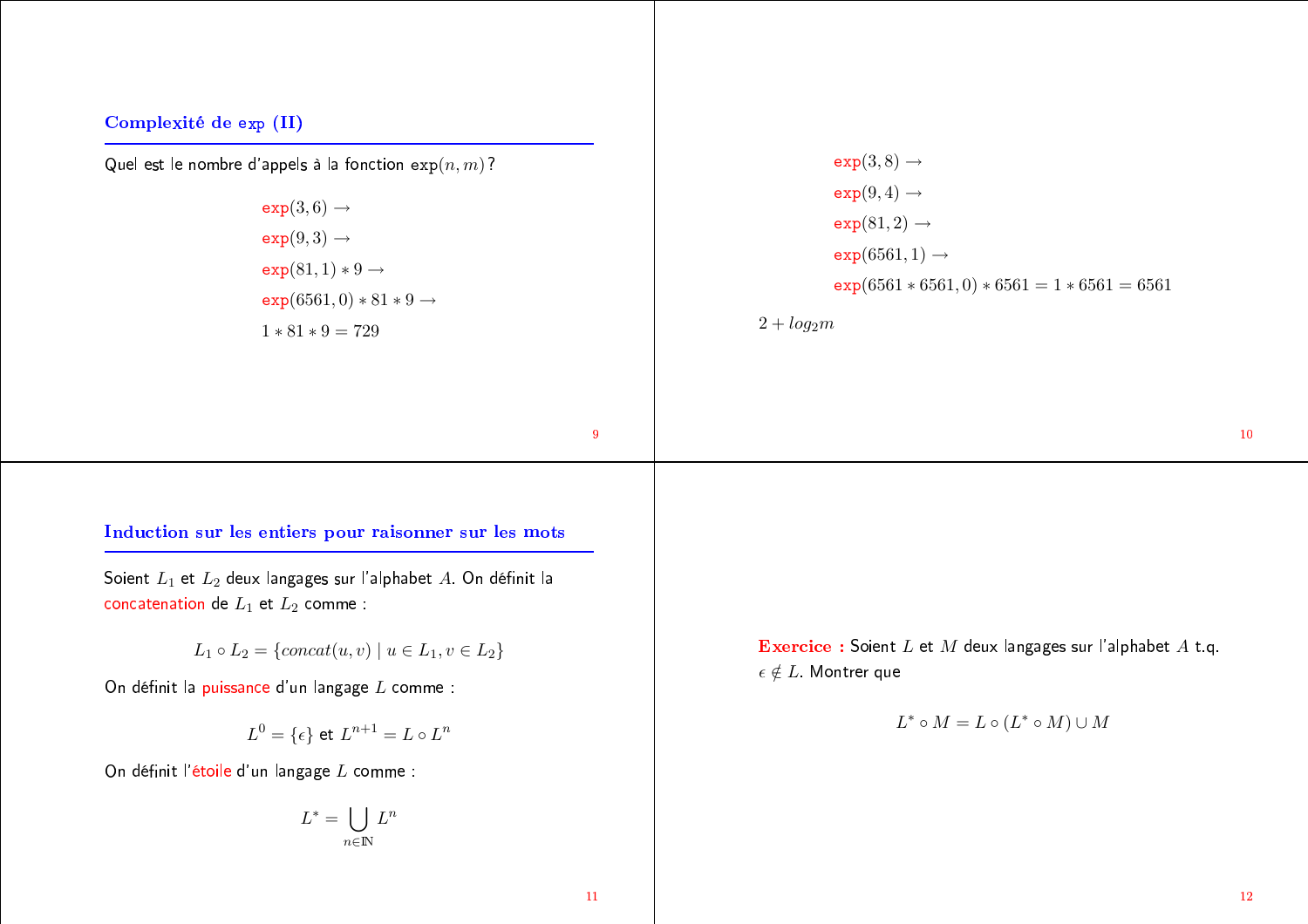# Induction sur les entiers pour compter (I)

**Définition** : Une permutation d'un ensemble fini  $A$  est une bijection de  $A$  dans  $A$ .

**Exercice**: Soit  $n \geq 0$ . Le nombre de permutations d'un ensemble de *n* éléments (noté  $P_n$ ) est *n*!

#### Induction sur les entiers pour compter (II)

**Définition :** Soit  $n > 0$ . Une combinaison d'ordre  $k \leq n$  d'un ensemble  $A$  de  $n$  éléments est un sous-ensemble de  $A$  ayant  $k$ éléments

#### Exercice: (En TD)

Le nombre de combinaisons d'ordre  $k$  d'un ensemble  $A$  de  $n$ éléments (noté  $C_n^k$ ) est  $\frac{n!}{(n-k)!k!}$ .

 $14$ 

#### Induction sur les entiers pour approcher une fonction

#### Problème original :

Étant donné  $x \in \mathbb{R}$  t.g.  $x \geq 0$  trouver la racine carrée y de x, c'est-à-dire y vérifiant  $y^2 = x$ .

racine:  $\mathbb{R}^* \to \mathbb{R}^*$  (racine(x) calcule  $\sqrt{x}$ )

# Problème reformulé :

On cherche une valeur approchée  $y$  de la racine carrée d'un nombre réel, c'est-à-dire y vérifiant  $|y^2 - x| < \epsilon$  pour un  $\epsilon$  arbitraire.

racine:  $\mathbb{R}^* \times \mathbb{R}^* \to \mathbb{R}^*$  (|racine(x,  $\epsilon$ )<sup>2</sup> - x| <  $\epsilon$ )

#### Induction sur les entiers pour compter (III)

**Définition :** Soit  $n > 0$ . Un arrangement d'ordre  $k \leq n$  d'un ensemble  $A$  de  $n$  éléments est un sous-ensemble totalement ordonné de  $A$  ayant  $k$  éléments.

**Exercice**: Le nombre d'arrangements d'ordre  $k$  d'un ensemble  $A$ de *n* éléments (noté  $A_n^k$ ) est  $\frac{n!}{(n-k)!}$ .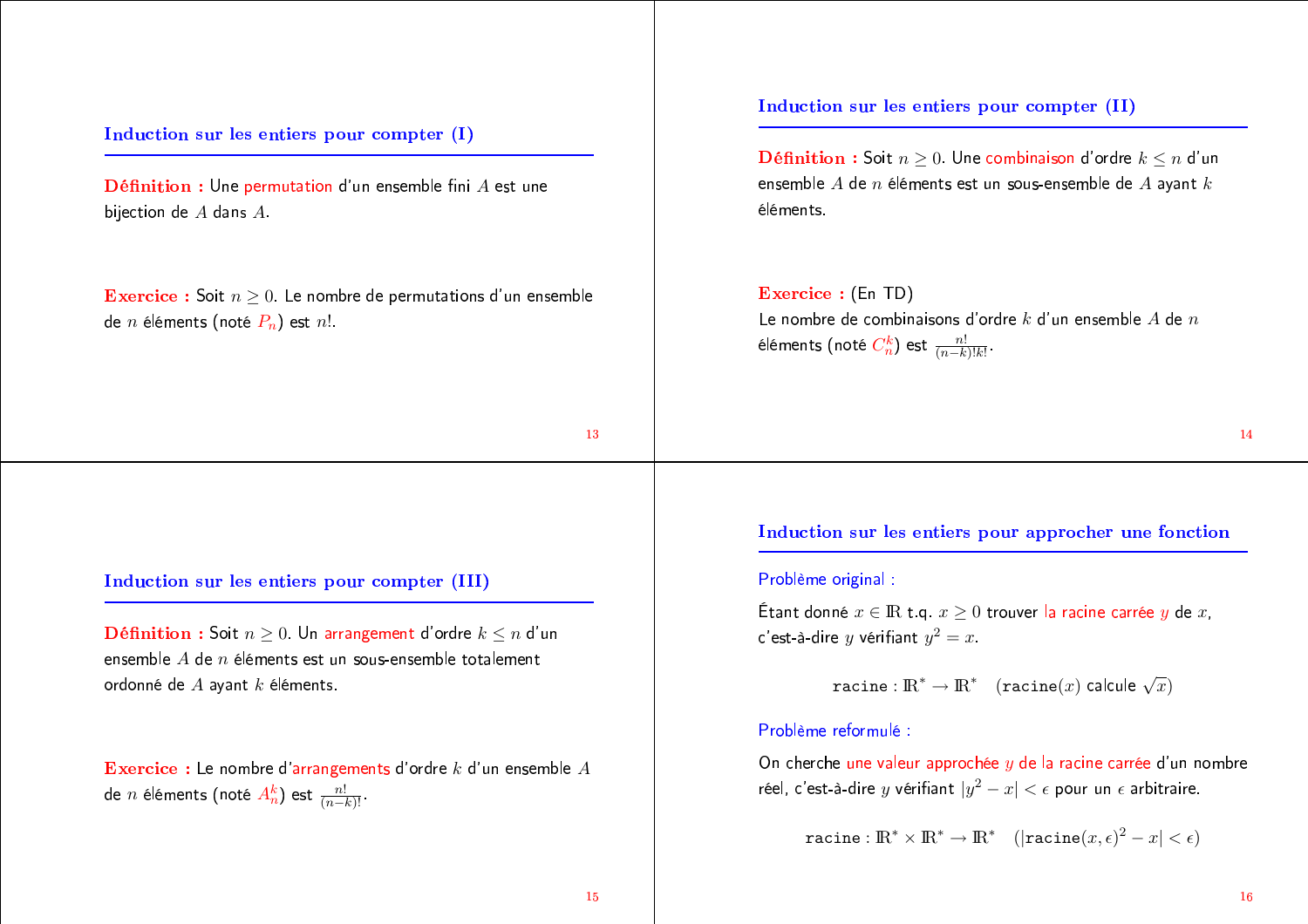# Méthode de Newton

- S'applique à une fonction  $f$  sur les réels
- Permet de construire une suite  $y_0, y_1, y_2, \ldots$  qui converge vers un point  $y_n$  tel que  $f(y_n) = 0$ .

Dans notre exemple, pour calculer la racine de  $x$  il suffit de considérer la fonction  $f(t) = t^2 - x$ .



#### Procédure d'approximation

- 1. Choisir une valeur initiale pour la suite, par exemple 1,
- 2. Affiner l'estimation tant qu'elle n'est pas assez précise.
	- L'estimation y est assez précise si  $|y^2 x| < \epsilon$ - Pour affiner l'estimation y, calculer  $\frac{y+\frac{x}{y}}{2}$

# Éléments à programmer

racine:  $\mathbb{R}^* \times \mathbb{R}^* \to \mathbb{R}^*$   $| \text{racine}(x, \epsilon)^2 - x | < \epsilon$ assez precis:  $\mathbb{R}^* \times \mathbb{R}^* \times \mathbb{R}^* \to$  boolen assez precis $(x, \epsilon, y) = vrai$  ssi  $|y^2 - x| < \epsilon$  $\texttt{affine~estime}: \mathbb{R}^* \times \mathbb{R}^* \rightarrow \mathbb{R}^*$  $\texttt{affine\_estimate}(x, y)$  calcule  $\frac{y + \frac{x}{y}}{2}$ cherche estime:  $\mathbb{R}^* \times \mathbb{R}^* \times \mathbb{R}^* \to \mathbb{R}^*$ cherche estime $(x, \epsilon, e)$  cherche y t.q.  $|y^2 - x| < \epsilon$ à partir d'une estimation  $e$  de  $y$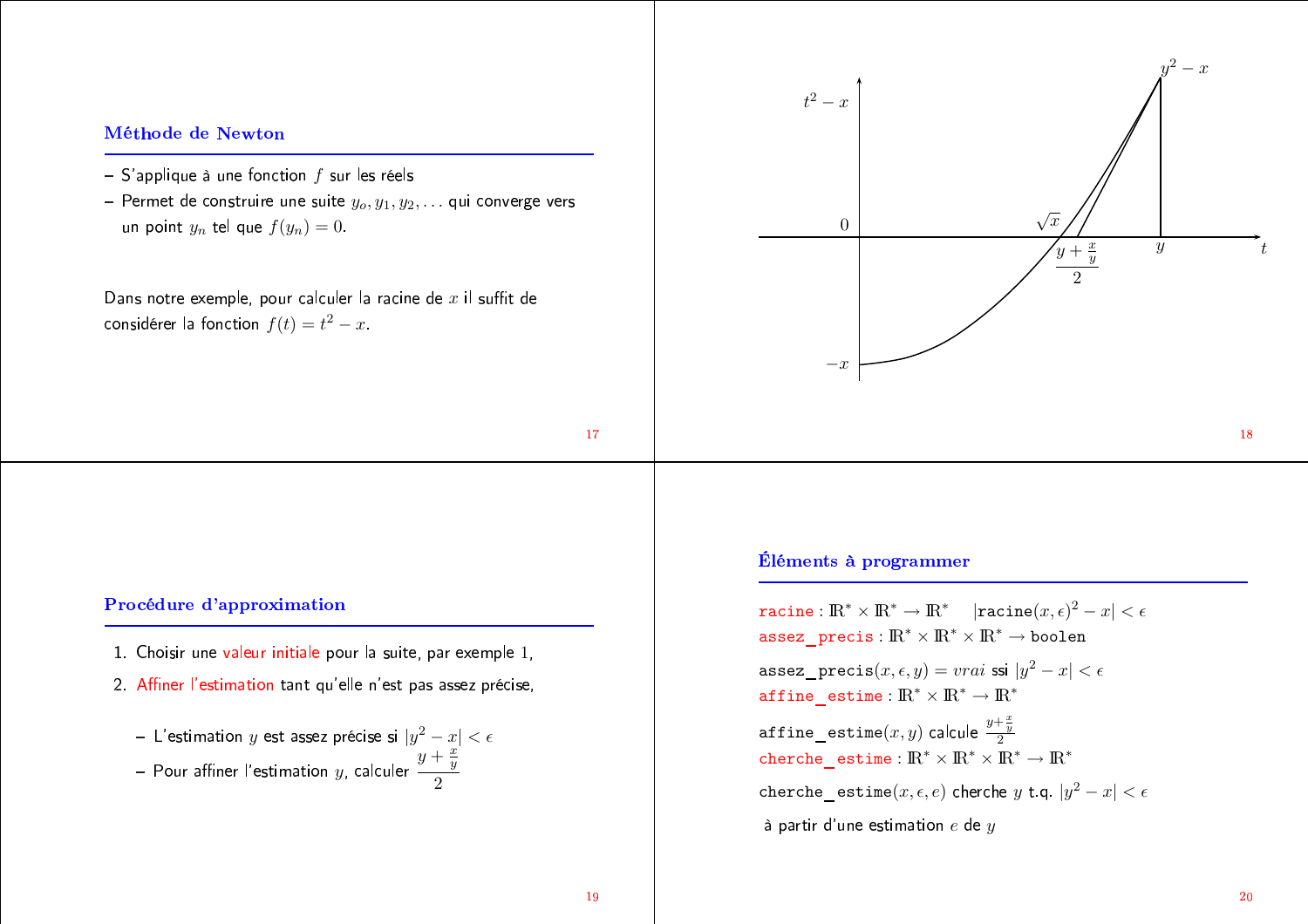### **Codage en CAML**

#let carre\_float(x) =  $x *$ .  $x$ ;; val carre\_float : float -> float =  $\text{Sum}$ > #let affine\_estim $(x,y) = (y + (x / y)) / (2$ ; val affine estim : float \* float -> float =  $\langle$ fun> #let assez\_precis $(x, epsi, y) =$  $abs_f$ loat(x -. carre\_float(y)) < epsi;; val assez\_precis : float \* float \* float -> bool =  $\langle$ fun> #let rec cherche\_estim $(x, epsi, y)$  = if assez\_precis $(x,epsi, y)$  then y else cherche\_estim(x,epsi,affine\_estim(x,y));; #let  $\text{racine}(x, \text{epsi}) = \text{cherche}\_ \text{estim}(x, \text{epsi}, 1.);$ val racine : float \* float -> float =  $\langle$ fun>

# 21

#### Recherche d'équations récursives à un argument

Pour définir une fonction récursive  $f$ , on peut chercher à exprimer f sous la forme d'une équation de la forme :

 $f(x) = q(x, f(h(x)))$ 

- $h$  représente la façon dont on passe de la valeur  $x$  à une valeur "plus petite"  $h(x)$  sur laquelle on procède à l'appel récursif  $f(h(x))$ . Cette fonction doit vérifier  $h(x) < x$  pour un ordre < bien fondé.
- $q$  traduit la façon dont on utilise le résultat de l'appel récursif pour décrire la valeur de  $f(x)$ .

#### **Test**

#let epsi =  $0.0000001$ ;; val epsi : float =  $1e-07$ #  $racine(4.,epsi);$  $-$ : float = 2 # racine  $(2.,epsi);$  $-$ : float = 1.41421356237

#### Exemple : la fonction Sigma

Sigma:  $\mathbb{N} \to \mathbb{N}$  est définie par :

 $\text{Sigma}(n) = n + (n - 1) + (n - 2) + ... + 1 + 0$ 

L'équation récursive est

$$
Sigma(x) = x + Sigma(x - 1)
$$

On a donc 
$$
h(x) = x - 1
$$
 et  $g(n, m) = n + m$ .

23

22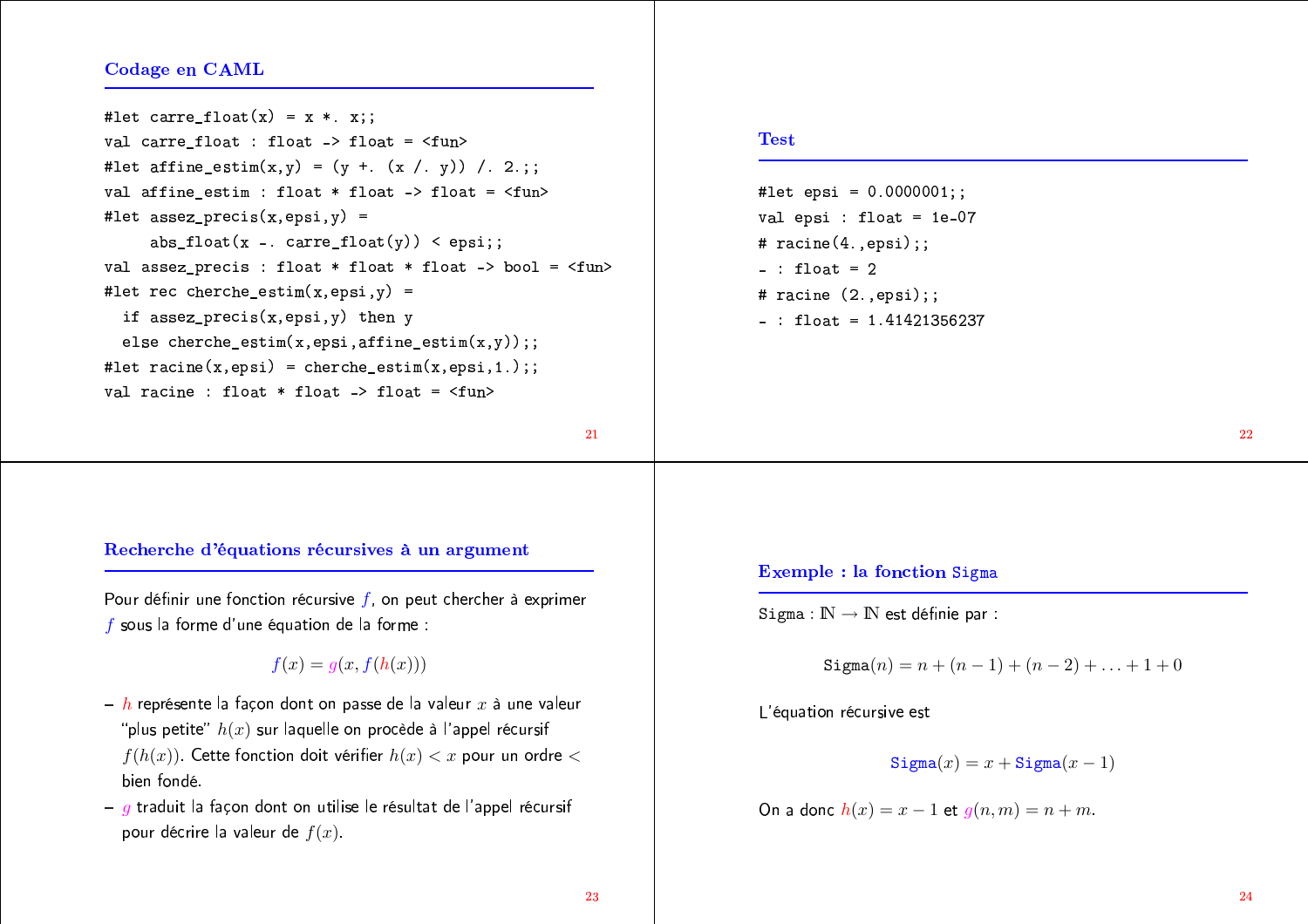# Cas particuliers dans les équations récursives

Il faut identifier les cas pour lesquels les équations posent problème :

- soit parce qu'elles donnent des résultats faux,
- soit parce qu'elles ne correspondent pas à des expressions bien formées (par exemple si  $h(x)$  n'est pas dans le domaine de f).

On traite ces cas à part, ce sont les cas de base.

### Exemple : la fonction Sigma

La valeur  $h(0)$  n'est pas dans le domaine de la fonction Sigma. On pose donc

> $Sigma(0) = 0$  $\text{Sigma}(x) = x + \text{Sigma}(x-1)$ , pour  $x > 0$

# 26

#### Un autre exemple

 $Pi: \mathbb{N}^+ \to \mathbb{N}^+$  est définie par :

$$
\text{Pi}(n) = \begin{cases} n^2 \times (n-2)^2 \times (n-4)^2 \times \ldots \times 2, \text{ si } n \text{ pair} \\ n^2 \times (n-2)^2 \times (n-4)^2 \times \ldots \times 1, \text{ si } n \text{ impair} \end{cases}
$$

L'équation récursive est

$$
\text{Pi}(x) = x^2 \times \text{Pi}(x-2)
$$

On a donc  $h(x) = x - 2$  et  $g(n, m) = n^2 \times m$ .

Les valeurs  $h(2)$  et  $h(1)$  ne sont pas dans le domaine de la fonction. On pose donc

$$
Pi(1) = 1
$$
  
\n
$$
Pi(2) = 4
$$
  
\n
$$
Pi(x) = x^2 \times Pi(x-2), \text{ pour } x > 2
$$